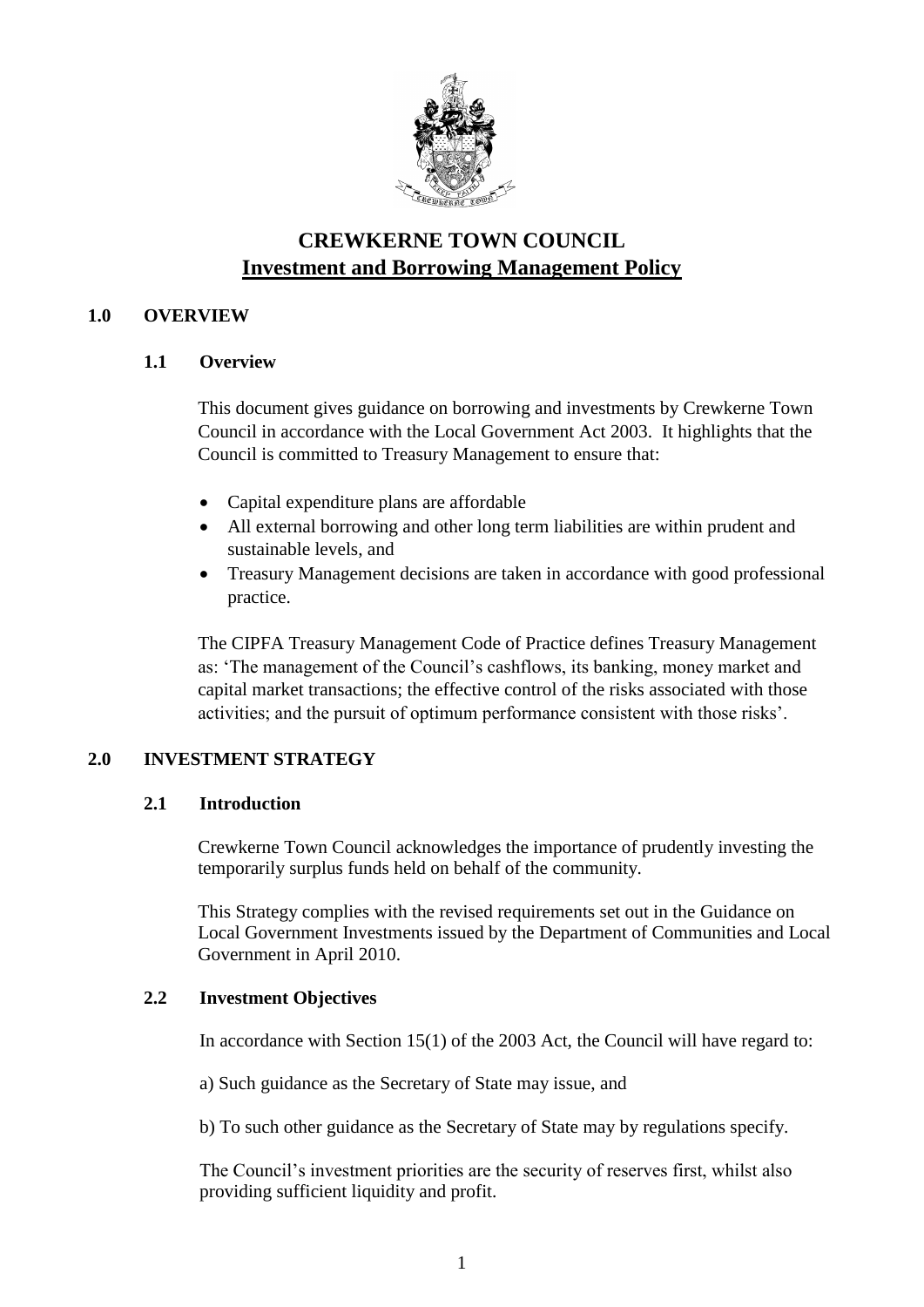All investments will be made in sterling although consideration may be given to investment in property and/or land.

The Department for Communities and Local Government maintains that borrowing of monies purely to invest, or to lend and make a return, is unlawful and this Council will not engage in such activity.

Where external investment managers are used, they will be contractually required to comply with the Strategy.

#### **2.3 Specified Investments**

Specified Investments are those offering high security and high liquidity, made in sterling and with a maturing date of no more than a year. Such short term investments made with the UK Government or a local authority or town parish council will automatically be Specified Investments.

For the prudent management of its treasury balances, maintaining sufficient levels of security and liquidity, the Council will use:

- Deposits with banks, building societies, local authorities or other public authorities
- Institutions with a credit rating of A or above.
- The debt management agency of HM Government.

Current investment is with Lloyds Bank.

Where appropriate, investments will be spread over different providers to minimise risk.

#### **2.4 Non-Specified Investments**

These investments have greater potential risk – examples include investment in the money market, stocks and shares.

Given the unpredictability and uncertainties surrounding such investments, the Council will not use this type of investment.

#### **2.5 Liquidity of Investments**

The Responsible Finance Officer (RFO) will determine the maximum periods for which funds may prudently be committed so as not to compromise liquidity.

Investments will be regarded as commencing on the date the commitment to invest is entered into, rather than the date on which the funds are paid over to the counterparty.

#### **2.6 Long Term investments**

Long term investments are defined in the Guidance as greater than 36 months.

The Council does not currently hold any long term investments.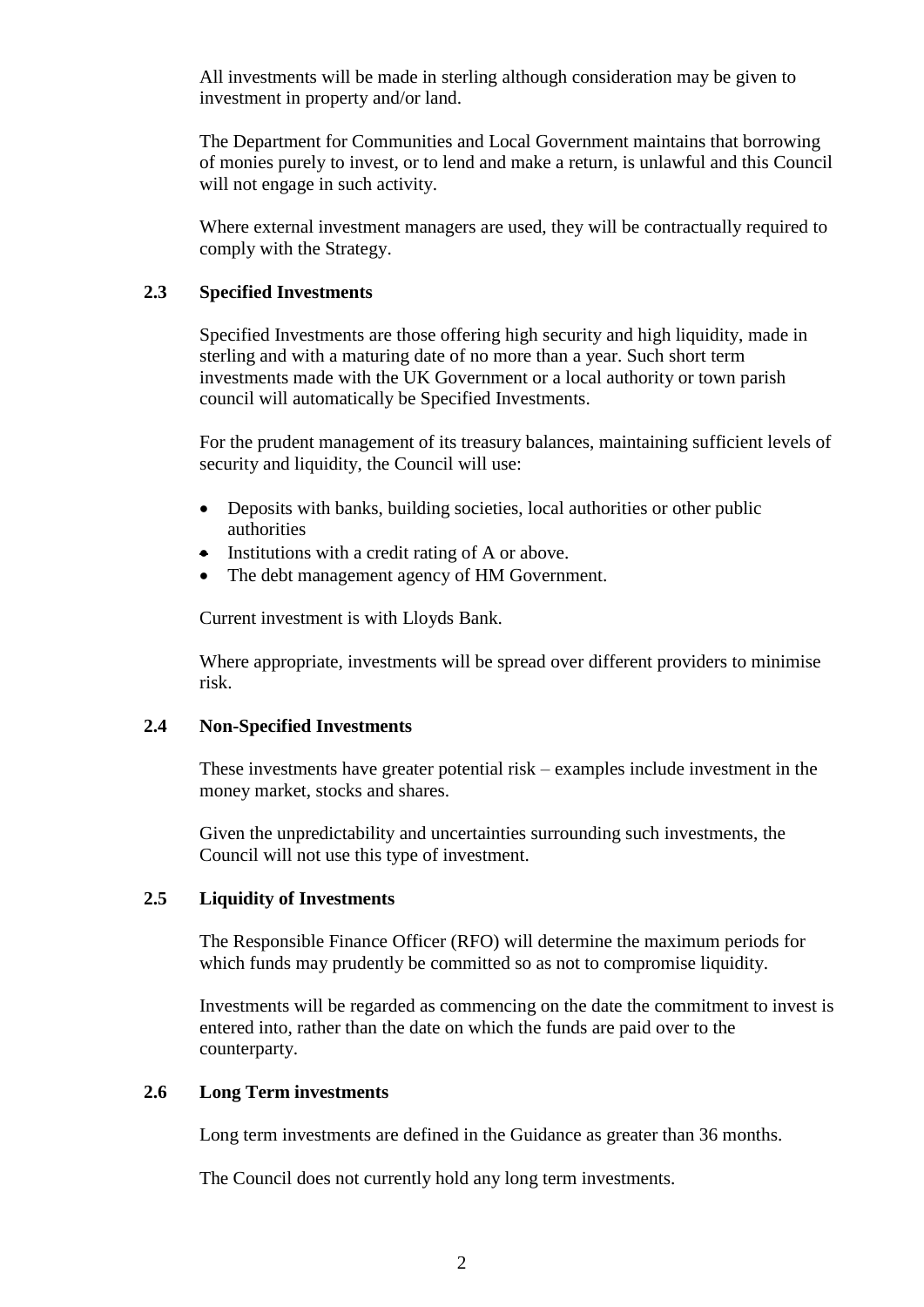#### **2.7 Reporting on Investment Performance**

The RFO will report regularly to the Council on the performance of the investments.

Investment forecasts for the coming year will be accounted for when the budget is prepared. At the end of the financial year, the RFO will report on investment activity to the Council.

# **3.0 EXTERNAL BORROWING STRATEGY**

#### **3.1 Introduction**

The Council acknowledges the importance of borrowing funds and the financial impact on the Council and on the precept.

# **3.2 Principles**

Council will agree borrowing for specific capital projects as defined in section 16 of the 2003 Act and all borrowings must be approved by Full Council. Before a council can borrow money, approval must first be received from the Secretary of State by way of the Department for Communities and Local Government (DCLG) via an application made to the National Association of Local Councils (NALC) through the Somerset County association. The process to be followed and the criteria applied in deciding whether or not approval should be forthcoming, are detailed in the Guide to Parish and Town Council Borrowing in England, jointly published by NALC.

Any Borrowing Approval granted will be retained permanently as part of the Council's records.

The Council is only authorised to borrow a maximum of £500,000 in any single financial year.

The Council will ensure the following criteria is followed when considering obtaining borrowing approval:

- The borrowing should only be used for the purpose of capital expenditure as defined by section 16 of the 2003 Act.
- Any unallocated balances including, where appropriate capital receipts beyond those required for the prudent financial management of the Council, should be used in the project for which the borrowing is required.
- The Council should have a realistic budget for the servicing and repayment of the debt, taking into account the future effect on the Council's precept and cashflow.
- The Council must not mortgage or charge any of its property as security for the money borrowed.

# **3.3 Lender**

The Council will usually borrow funds from the Public Works Loan Board (PWLB) and will research the best possible interest rates offered by the PWLB.